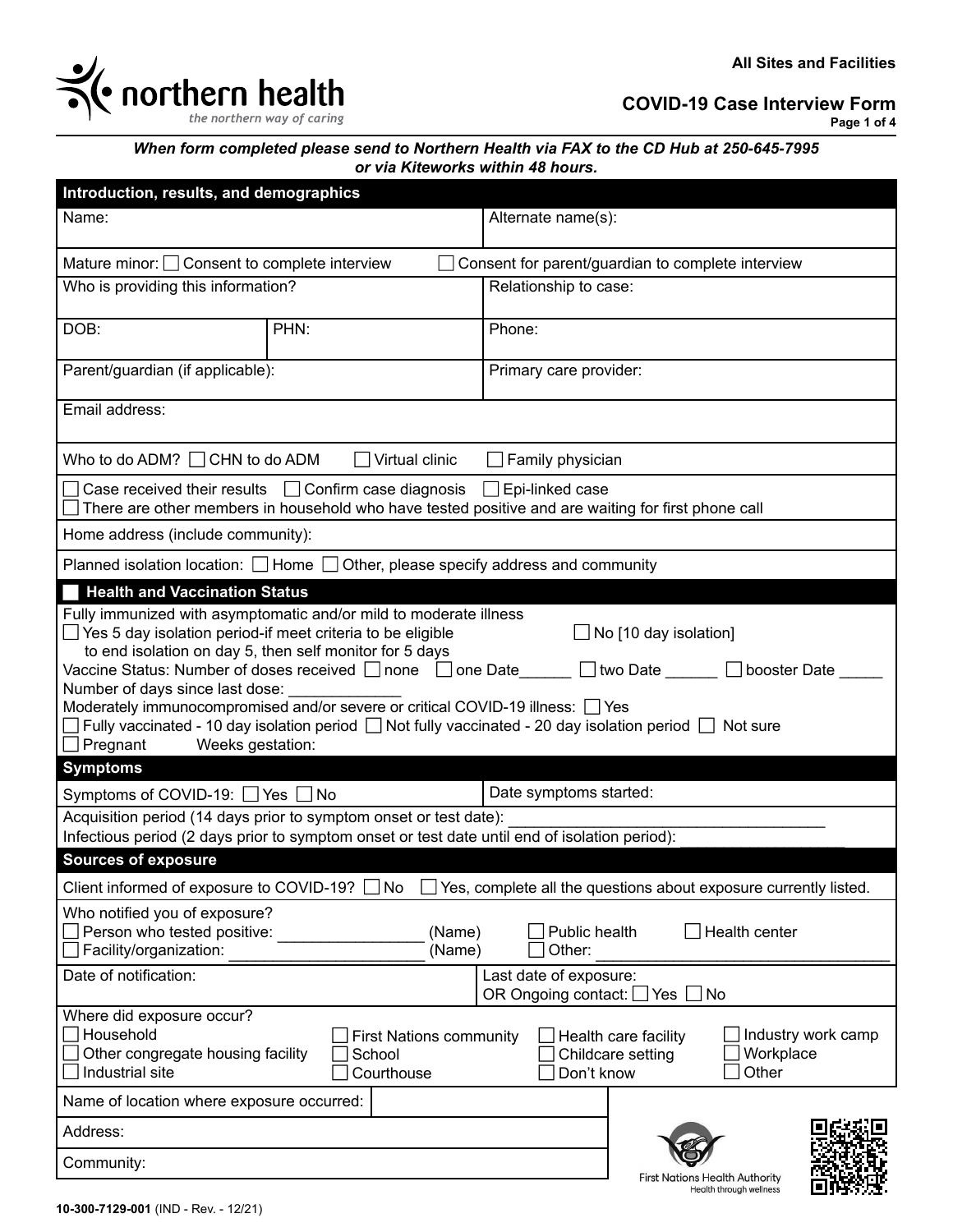

| <b>ITALIA DE LA PROPERTATION DE LA PROPERTATION DE LA PARTIE DE LA PARTIE DE LA PARTIE DE LA PARTIE DE LA PARTIE D</b><br>the northern way of caring                                                                          | <b>COVID-19 Case Interview Form</b><br>Page 2 of 4 |
|-------------------------------------------------------------------------------------------------------------------------------------------------------------------------------------------------------------------------------|----------------------------------------------------|
| Sources of exposure (continued)                                                                                                                                                                                               |                                                    |
| Where does the client think they got their COVID-19 infection? (all relevant details e.g. facility, address, community,<br>dates, times, and/or other details)                                                                |                                                    |
| <b>Factors to consider</b>                                                                                                                                                                                                    |                                                    |
| Factors that may have contributed to a transmission risk:<br>Is there a risk for the case to continue to expose any settings during their infectious period (unable to self-isolate)<br>$\Box$ Yes $\Box$ No                  |                                                    |
| <b>Transmission settings</b>                                                                                                                                                                                                  |                                                    |
| <b>Health care worker</b>                                                                                                                                                                                                     |                                                    |
| Dates/times worked: Note that the state of the state of the state of the state of the state of the state of the state of the state of the state of the state of the state of the state of the state of the state of the state |                                                    |
|                                                                                                                                                                                                                               |                                                    |
|                                                                                                                                                                                                                               | Booster date: ______________                       |
|                                                                                                                                                                                                                               |                                                    |
| PPE measures used in setting: $\Box$ 2 meters distance $\Box$ physical barriers $\Box$ PPE used $\Box$ handwashing                                                                                                            |                                                    |
|                                                                                                                                                                                                                               |                                                    |
|                                                                                                                                                                                                                               |                                                    |
| <b>First Responder</b>                                                                                                                                                                                                        |                                                    |
|                                                                                                                                                                                                                               |                                                    |
|                                                                                                                                                                                                                               |                                                    |
|                                                                                                                                                                                                                               |                                                    |
|                                                                                                                                                                                                                               |                                                    |
| PPE measures used in setting: $\Box$ 2 meters distance $\Box$ physical barriers $\Box$ PPE used $\Box$ handwashing                                                                                                            |                                                    |
|                                                                                                                                                                                                                               |                                                    |
| Comments:                                                                                                                                                                                                                     |                                                    |
| Health care facility (hospital/inpatient)                                                                                                                                                                                     |                                                    |
|                                                                                                                                                                                                                               |                                                    |
| Role: Name/address of facility:                                                                                                                                                                                               |                                                    |
| PPE measures used in setting: $\square$ 2 meters distance $\square$ physical barriers $\square$ PPE used $\square$ handwashing                                                                                                |                                                    |
|                                                                                                                                                                                                                               |                                                    |
|                                                                                                                                                                                                                               |                                                    |
| Services in the home (home care/support)                                                                                                                                                                                      |                                                    |
|                                                                                                                                                                                                                               |                                                    |
|                                                                                                                                                                                                                               |                                                    |
| PPE measures used in setting: $\Box$ 2 meters distance $\Box$ physical barriers $\Box$ PPE used $\Box$ handwashing                                                                                                            |                                                    |

Contacts (name): \_\_\_\_\_\_\_\_\_\_\_\_\_\_\_\_\_\_\_\_\_\_\_\_\_\_\_\_\_\_\_\_\_\_\_\_\_

Comments: \_\_\_\_\_\_\_\_\_\_\_\_\_\_\_\_\_\_\_\_\_\_\_\_\_\_\_\_\_\_\_\_\_\_\_\_\_\_\_\_\_\_\_\_\_\_\_\_\_\_\_\_\_\_\_\_\_\_\_\_\_\_\_\_\_\_\_\_\_\_\_\_\_\_\_\_\_\_\_\_\_\_\_\_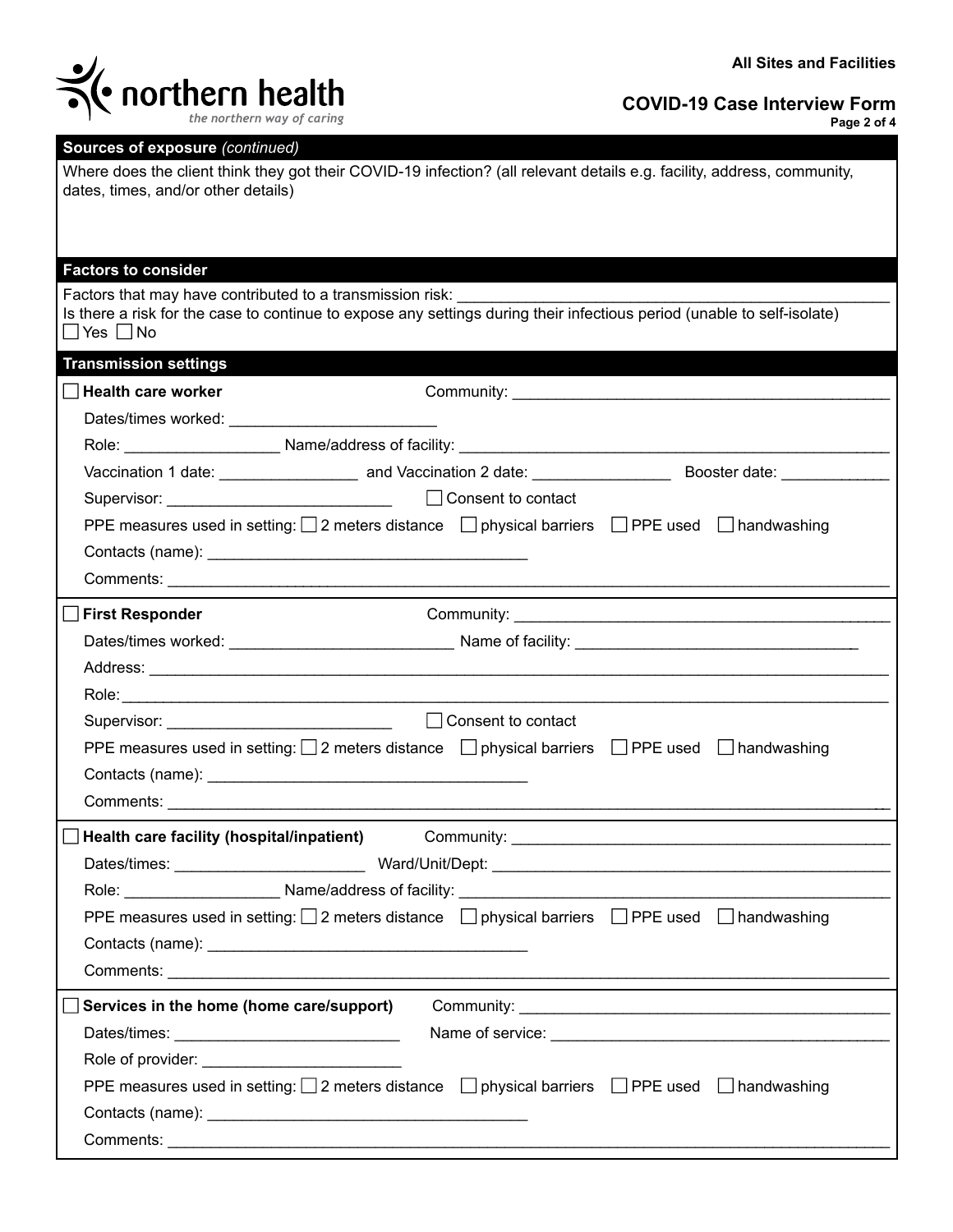

**COVID-19 Case Interview Form**

| Transmission settings (continued)                                                                                                                                                                                                                             |                                                                |  |  |  |
|---------------------------------------------------------------------------------------------------------------------------------------------------------------------------------------------------------------------------------------------------------------|----------------------------------------------------------------|--|--|--|
| Congregate housing/residential setting Community:                                                                                                                                                                                                             |                                                                |  |  |  |
| Residential care facility<br>$\Box$ Long-term care facility<br>Assisted or independent living facility □ Seniors residence<br>$\Box$ Correctional facility $\hfill\Box$ Residential treatment facility<br>$\Box$ Couch surfing<br>$\Box$ Living on the street | $\Box$ Group home<br>$\Box$ Transition house<br><b>Shelter</b> |  |  |  |
|                                                                                                                                                                                                                                                               |                                                                |  |  |  |
| Role: __________________________Name/address of facility: ______________________                                                                                                                                                                              |                                                                |  |  |  |
| PPE measures used in setting: 2 meters distance<br><br>□ physical barriers<br>□ PPE used □ handwashing                                                                                                                                                        |                                                                |  |  |  |
|                                                                                                                                                                                                                                                               |                                                                |  |  |  |
| Comments:                                                                                                                                                                                                                                                     |                                                                |  |  |  |
| Industry work camp                                                                                                                                                                                                                                            |                                                                |  |  |  |
|                                                                                                                                                                                                                                                               |                                                                |  |  |  |
|                                                                                                                                                                                                                                                               |                                                                |  |  |  |
|                                                                                                                                                                                                                                                               |                                                                |  |  |  |
| COVID-19 coordinator/medical service provider name: ____________________________                                                                                                                                                                              | $\Box$ Consent to contact                                      |  |  |  |
|                                                                                                                                                                                                                                                               |                                                                |  |  |  |
|                                                                                                                                                                                                                                                               |                                                                |  |  |  |
| PPE measures used in setting: $\square$ 2 meters distance $\square$ physical barriers $\square$ PPE used $\square$ handwashing                                                                                                                                |                                                                |  |  |  |
|                                                                                                                                                                                                                                                               |                                                                |  |  |  |
| Comments:                                                                                                                                                                                                                                                     |                                                                |  |  |  |
| <b>Contact tracing</b>                                                                                                                                                                                                                                        |                                                                |  |  |  |
| Name                                                                                                                                                                                                                                                          | Phone number                                                   |  |  |  |
| Exposure location                                                                                                                                                                                                                                             | Last date of exposure (or ongoing contact):                    |  |  |  |
| <b>DOB</b>                                                                                                                                                                                                                                                    | Home/community                                                 |  |  |  |
| Additional information                                                                                                                                                                                                                                        |                                                                |  |  |  |
| Name                                                                                                                                                                                                                                                          | Phone number                                                   |  |  |  |
| Exposure location                                                                                                                                                                                                                                             | Last date of exposure (or ongoing contact):                    |  |  |  |
| <b>DOB</b>                                                                                                                                                                                                                                                    | Home/community                                                 |  |  |  |
| Additional information                                                                                                                                                                                                                                        |                                                                |  |  |  |
| Name                                                                                                                                                                                                                                                          | Phone number                                                   |  |  |  |
| Exposure location                                                                                                                                                                                                                                             | Last date of exposure (or ongoing contact):                    |  |  |  |
| <b>DOB</b>                                                                                                                                                                                                                                                    | Home/community                                                 |  |  |  |
| Additional information                                                                                                                                                                                                                                        |                                                                |  |  |  |